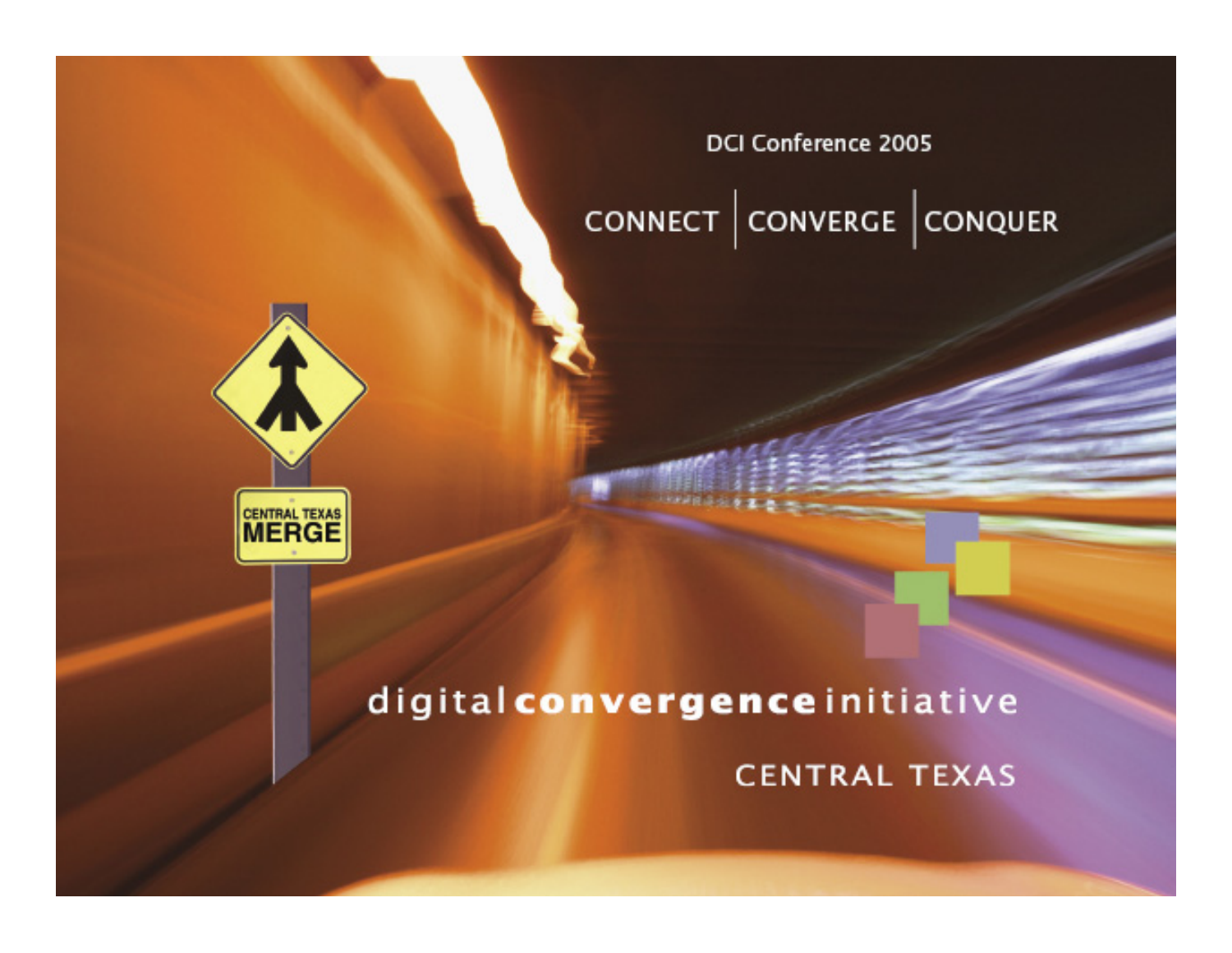**WHAT IS DCI: Competition, Resources, and the Road Forward**

**Alex Cavalli**EXECUTIVE DIRECTOR, DCI

**John Dickson**PRINCIPAL, DENIM GROUP

**Eliza Evans**PROGRAM MANAGER FOR RESEARCH, IC2 INSTITUTE



digital convergence initiative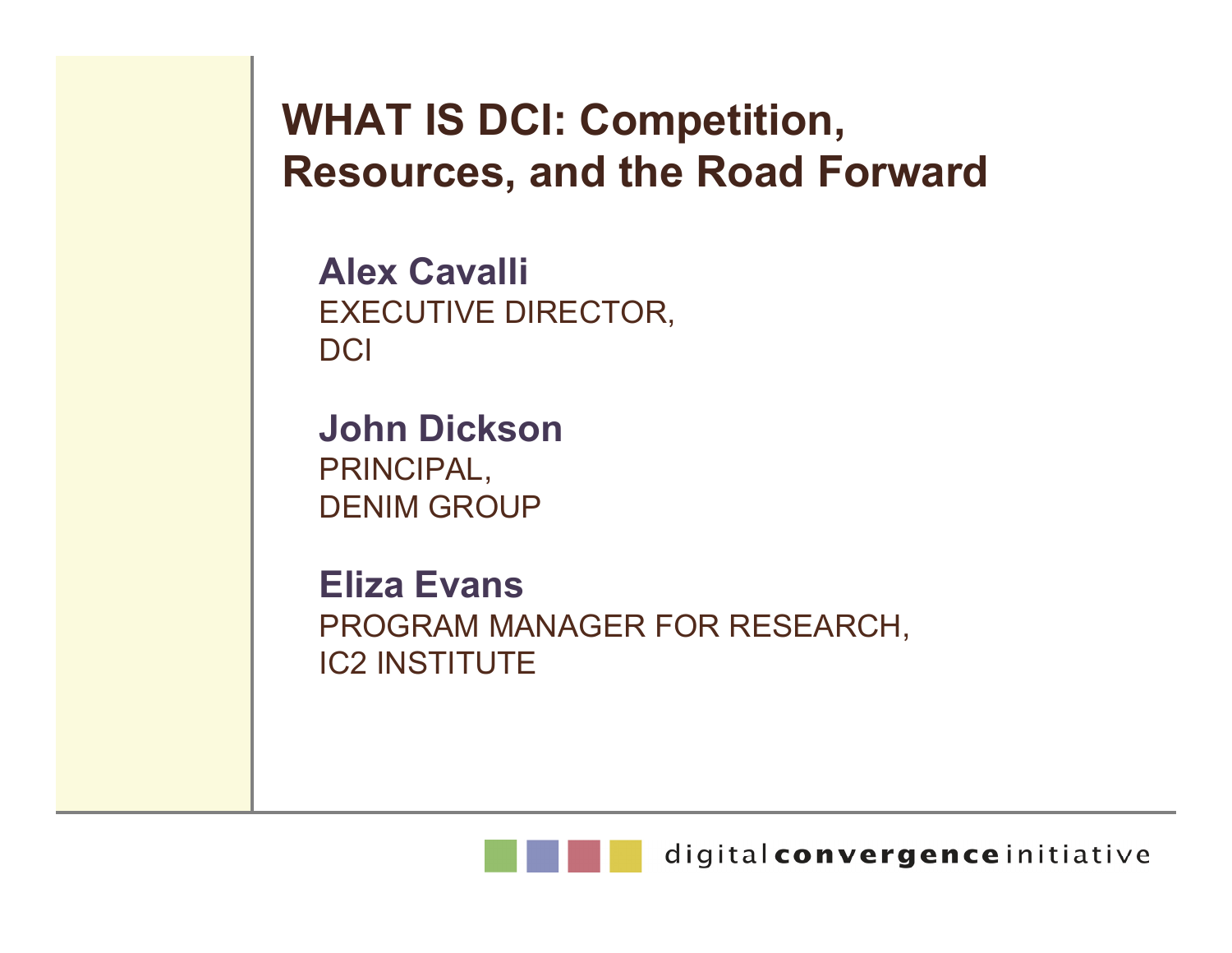## **Welcome!!!!**



digital convergence initiative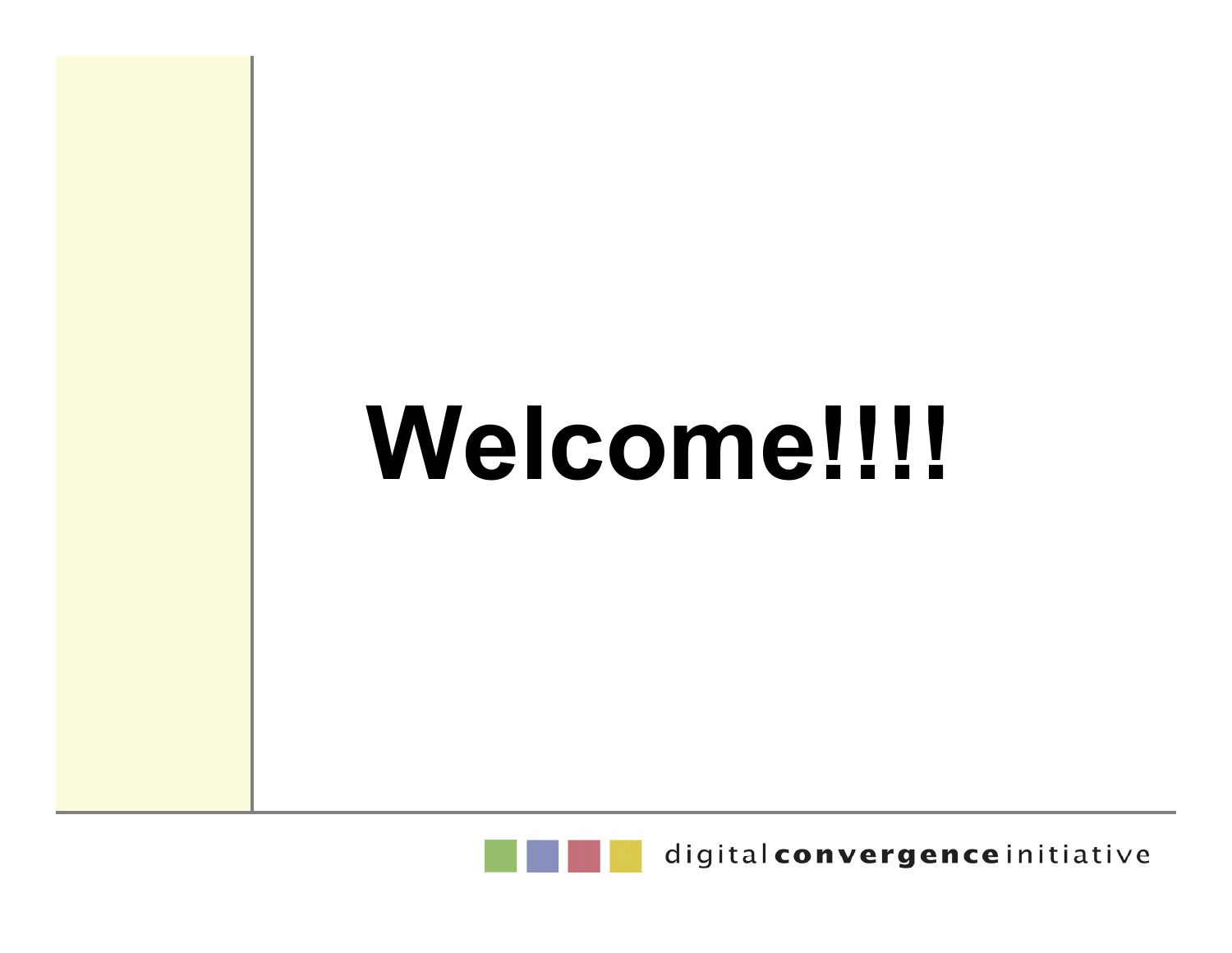Thanks To Sponsors and Supporters

#### **Foundation Sponsors**

Advanced Micro DevicesCity of Austin Radio ShackRegnier Valdez

#### **Sponsors**

Adolos Strategic Armida Technologies IC2 (UT-Austin) Salsa.NetTechnology Futures Inc. Tate AustinAlan Weinkrantz and Company

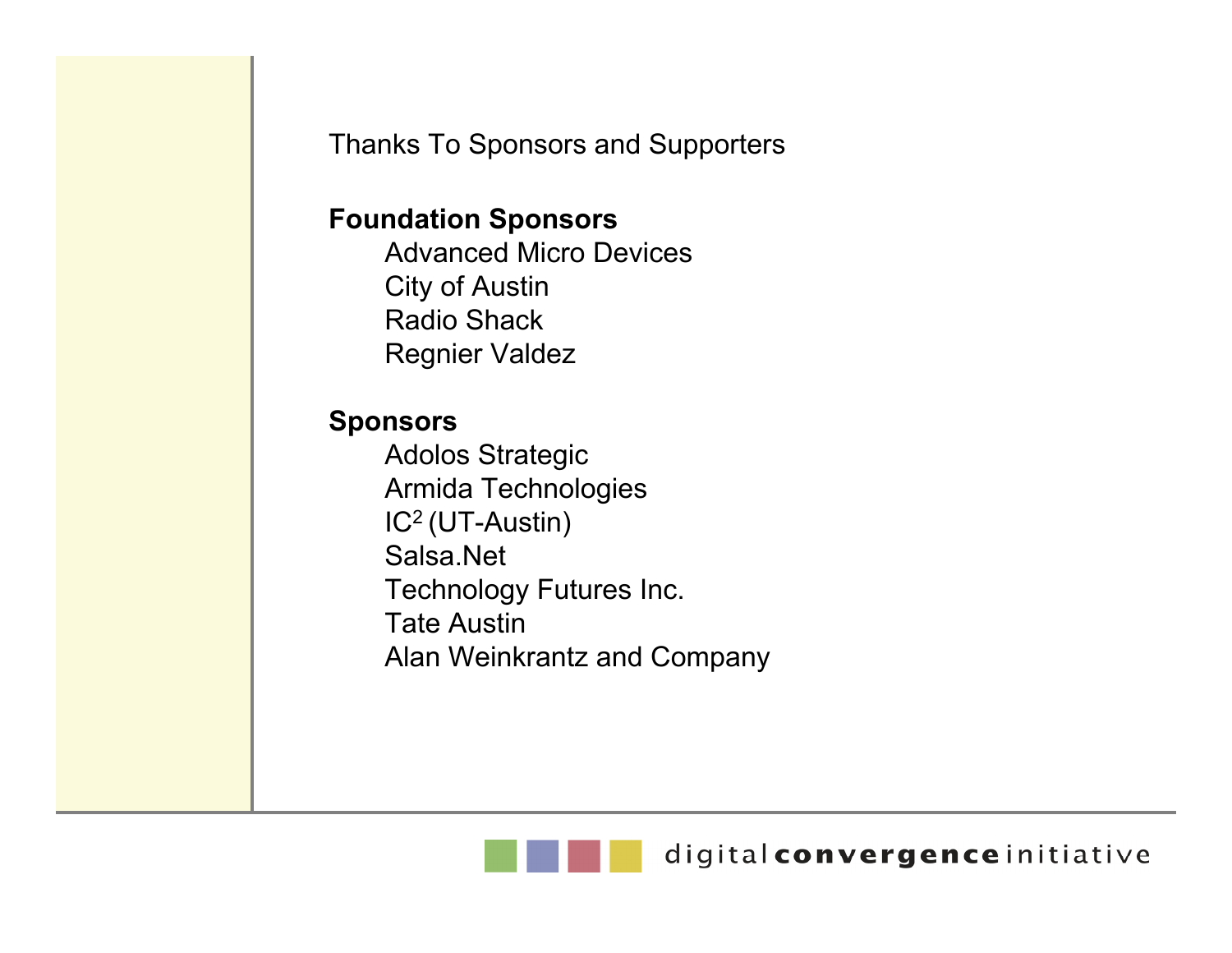Thanks To Sponsors and Supporters

Contract TechThe Lithoprint Company New Century Graphics City of Sequin Texas State University Greater Waco Chamber of Commerce

Thanks to all of our speakers!!!!

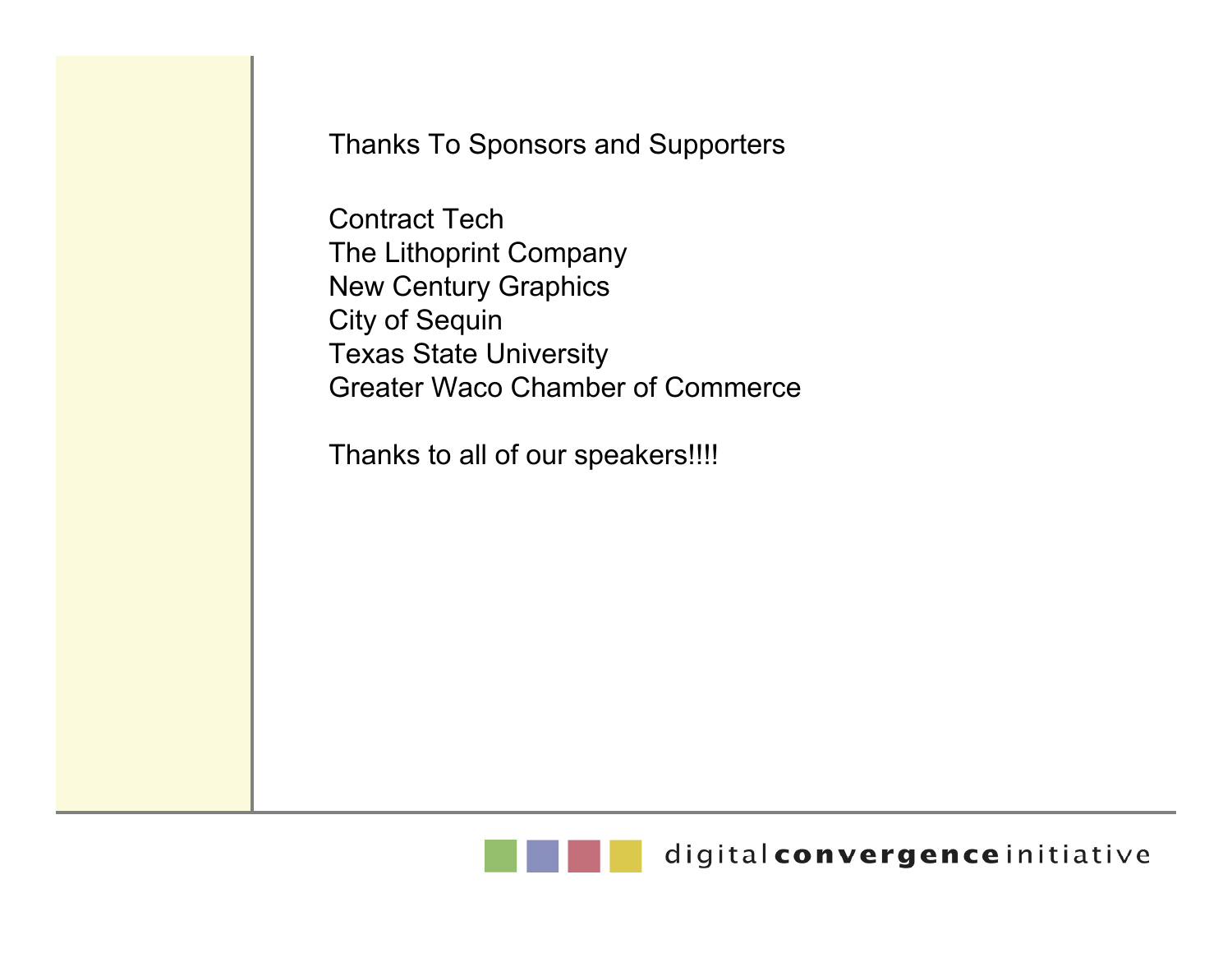Why We are Here

**Connect –** To meet each other, to discover each other's interests and capabilities, to gain a common understanding of what Digital Convergence is and how it impacts our regional economy

**Converge –** To find ways to collaborate to bring our ideas, technologies, products, services, and content creation together in new and innovative ways

**Conquer –** To help each other win in the global marketplace

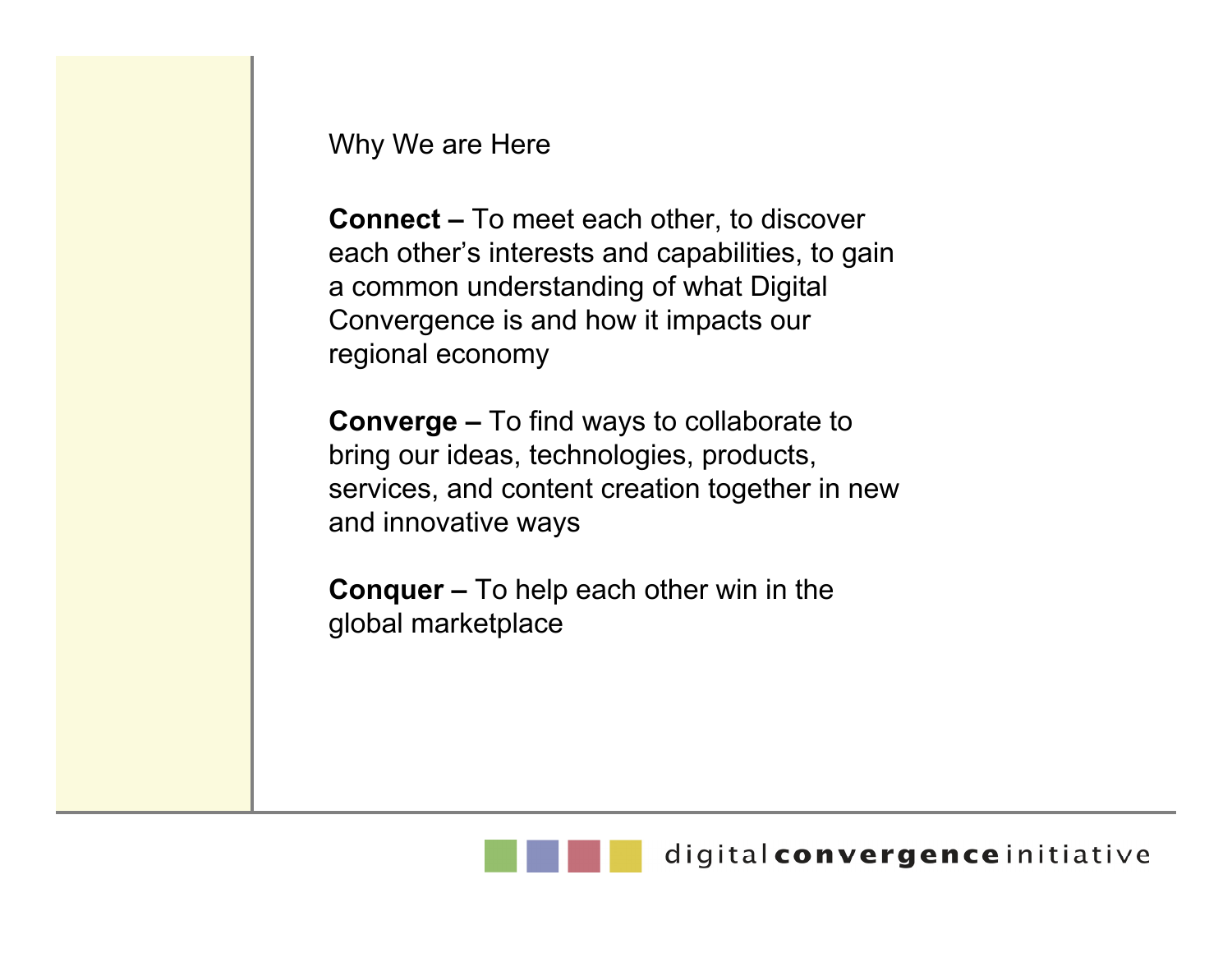Why Have We Started the DCI

Because there is a rapidly emerging Digital Convergence economy that is transforming global business

Because the Waco-Austin-San Antonio corridor has the means, the companies, the innovative and creative workforce, and the research capacity to be a globally competitive player in this emerging economy

Because if we do not do this, others will

Because becoming a global player involves a much higher level of collaboration than we currently have

Because we need a vision of where we can go and how we will get there

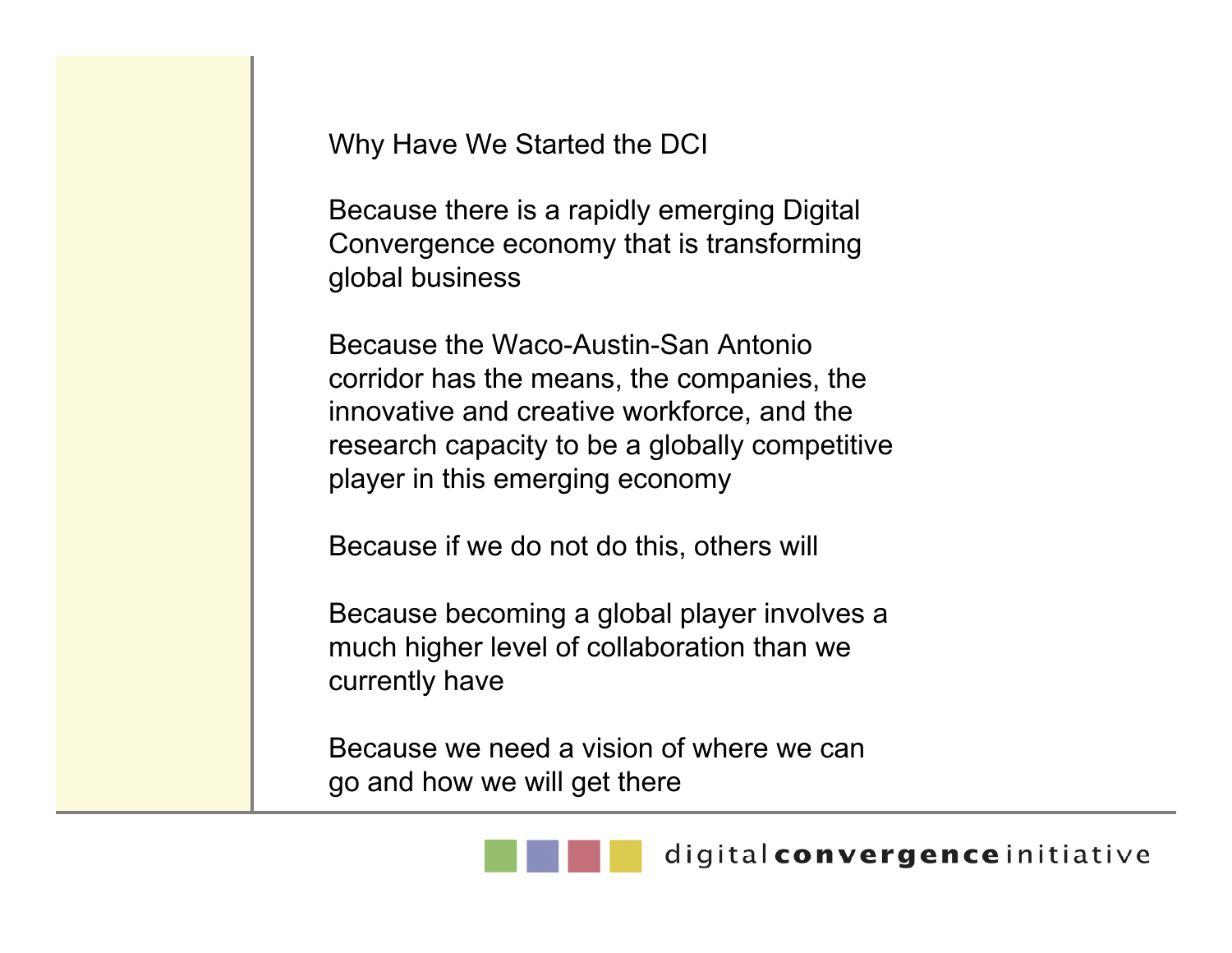What is Digital Convergence

Digital Convergence is the coming together of the underlying digital technology components and features such as voice, texts, video, pictures, broadcasts, presentation, streaming media, global connectivity and personalized services; the combination of all of these features and abilities from multiple electronic systems into a simplified, converged digital communication system to enable individuals to interact, play, communicate, collaborate and share information in many new and different ways. The convergence includes the infrastructure, base elements, devices, services, and content.

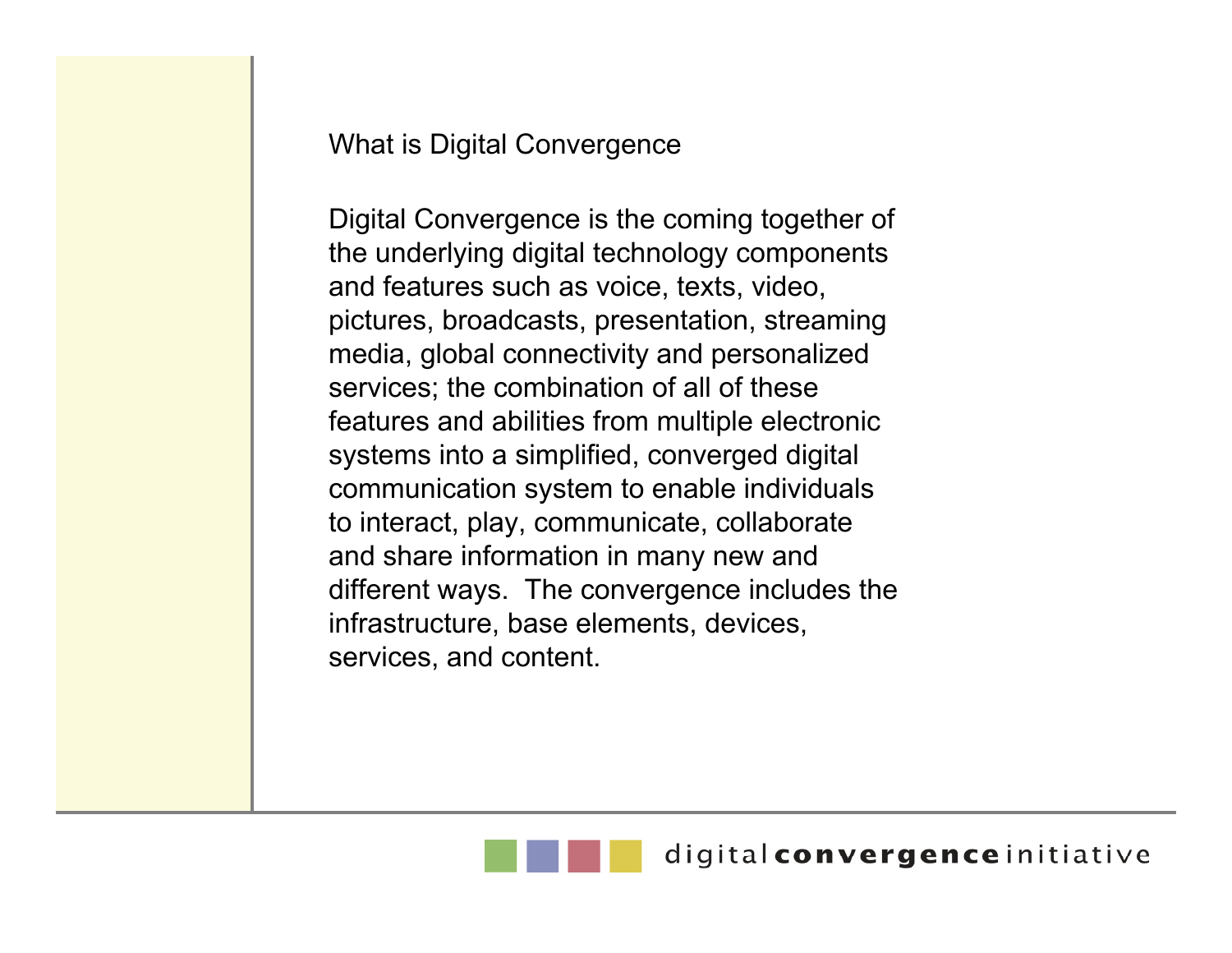What is Digital Convergence

The progression towards the digitization of the full range of data that enables it all to be used with increasingly equal ease in an increasing percentage of the full range of data handling systems in order to satisfy an increasing portion of the customers' present and future functions, where the data, systems and customers are world wide.

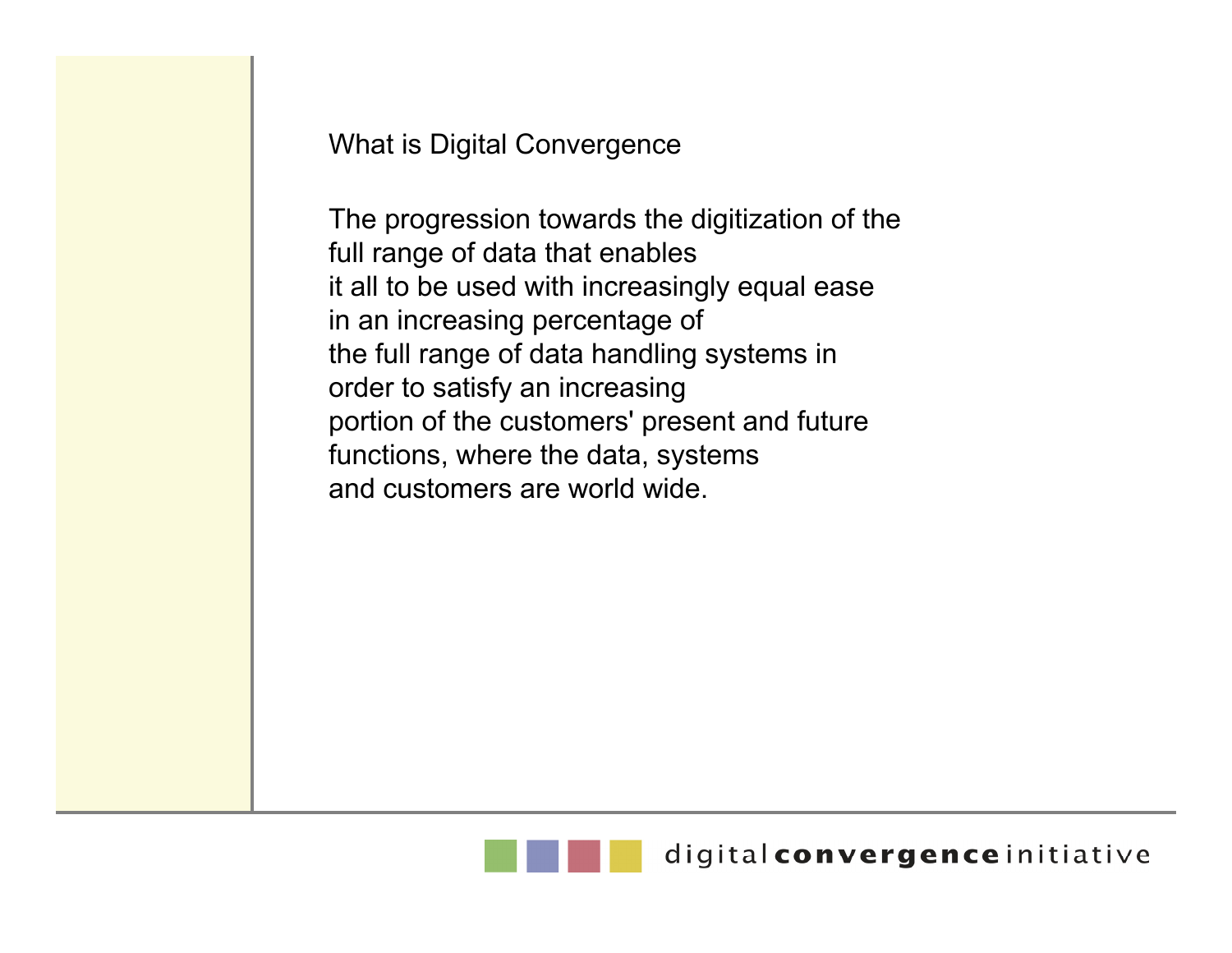

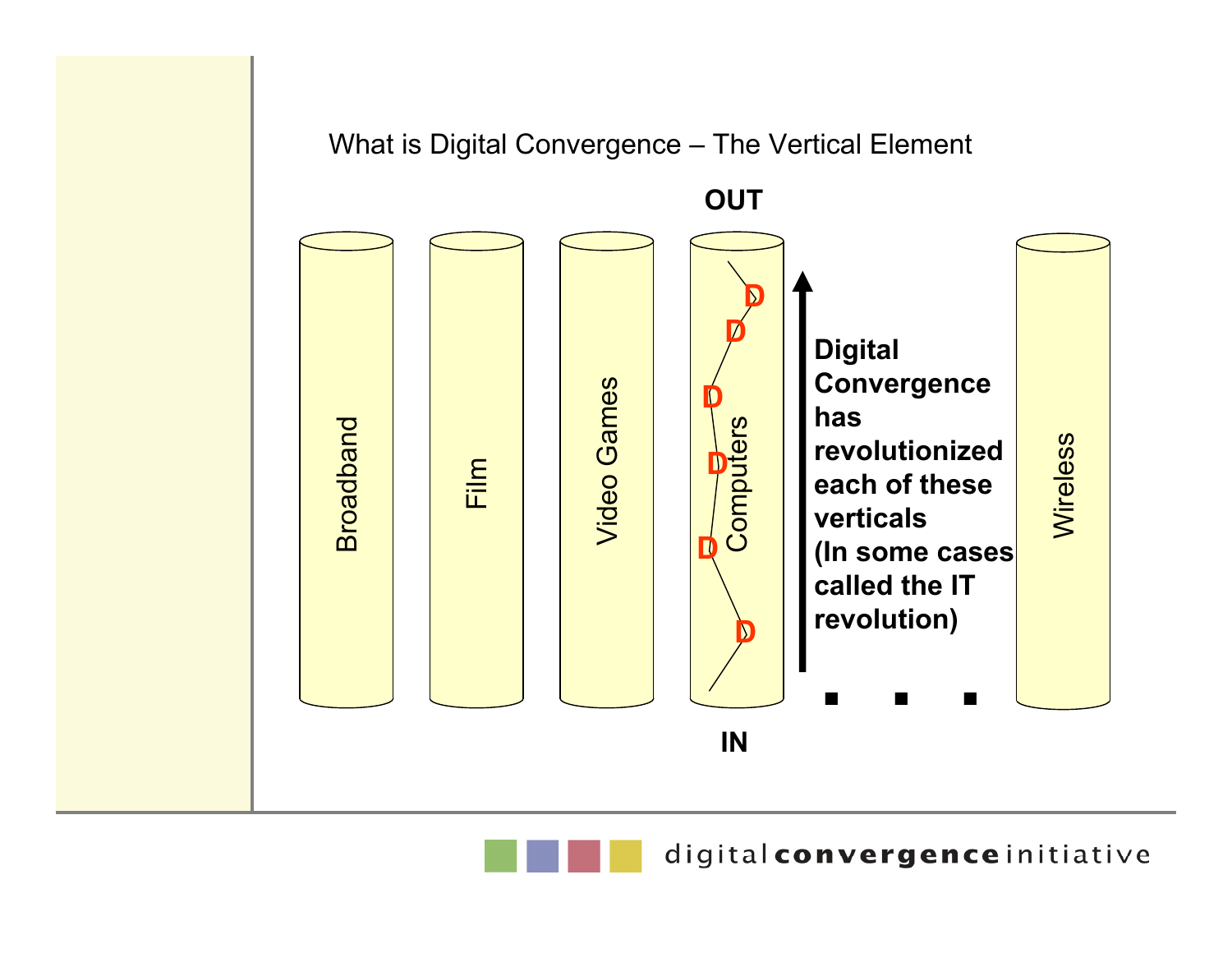What is Digital Convergence – The Vertical Component

#### **The Vertical Component has brought:**

The IT revolution

Vast increases on productivity

The computer/internet revolution

New vertical segments such as microprocessors and personal computers

To name a few . . . .

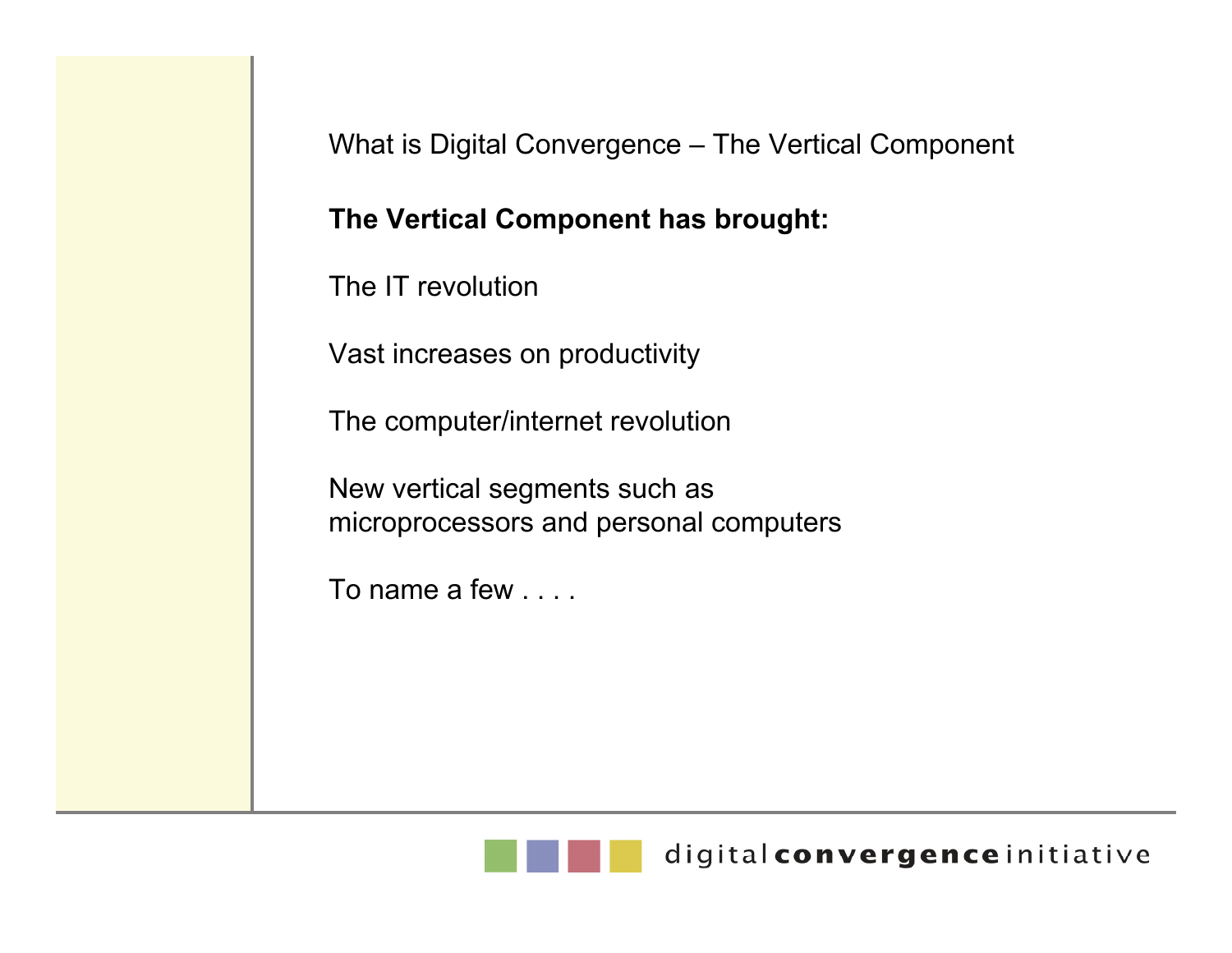#### What is Digital Convergence – The Horizontal Component



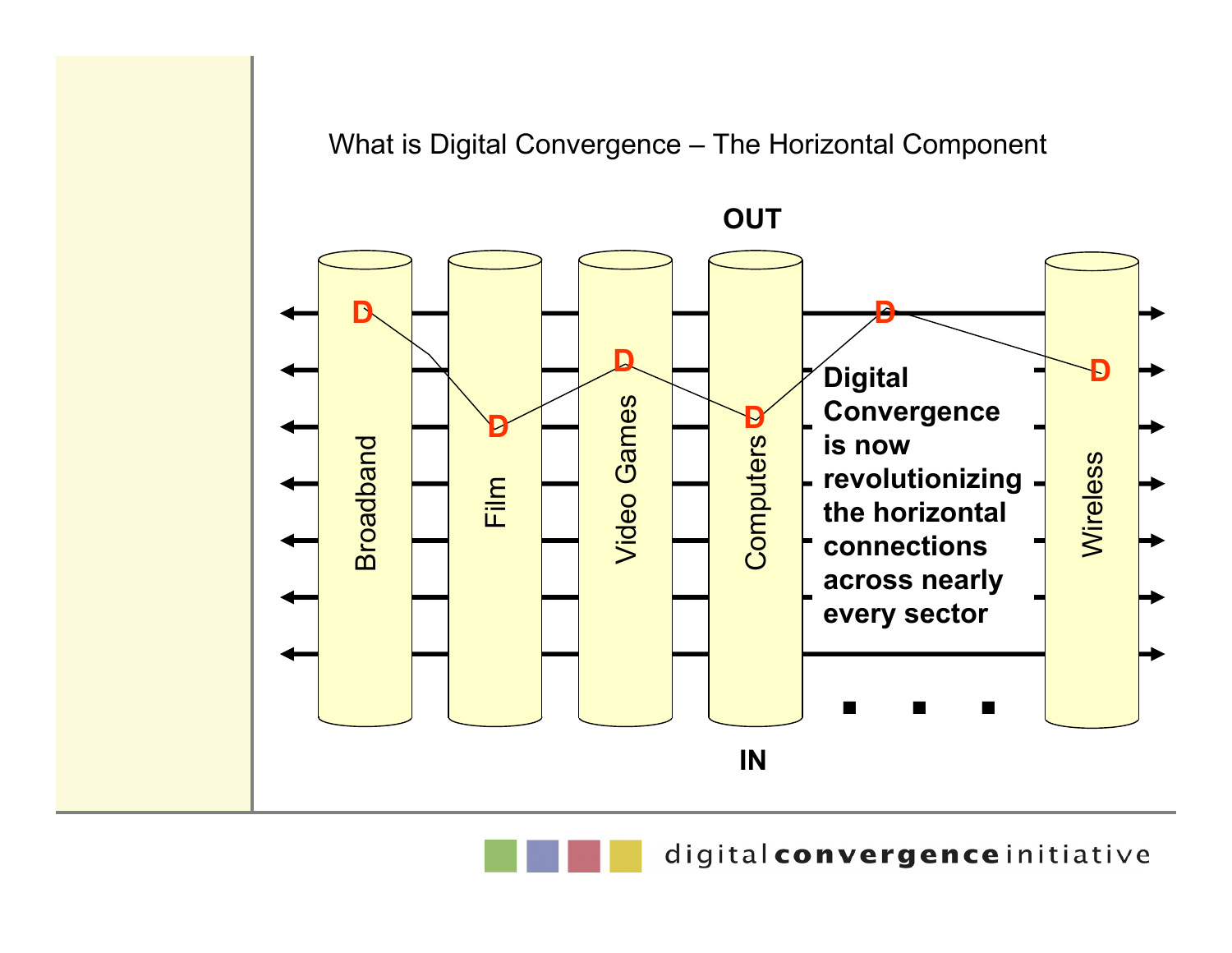What is Digital Convergence – The Horizontal Component

#### **The Horizontal Component has brought:**

The networking revolution

Vast increases on interconnectedness

The blurring of sector boundaries among the critical sectors

A new, flattened world economy with new business models

To name a few . . . .

And a new set of opportunities

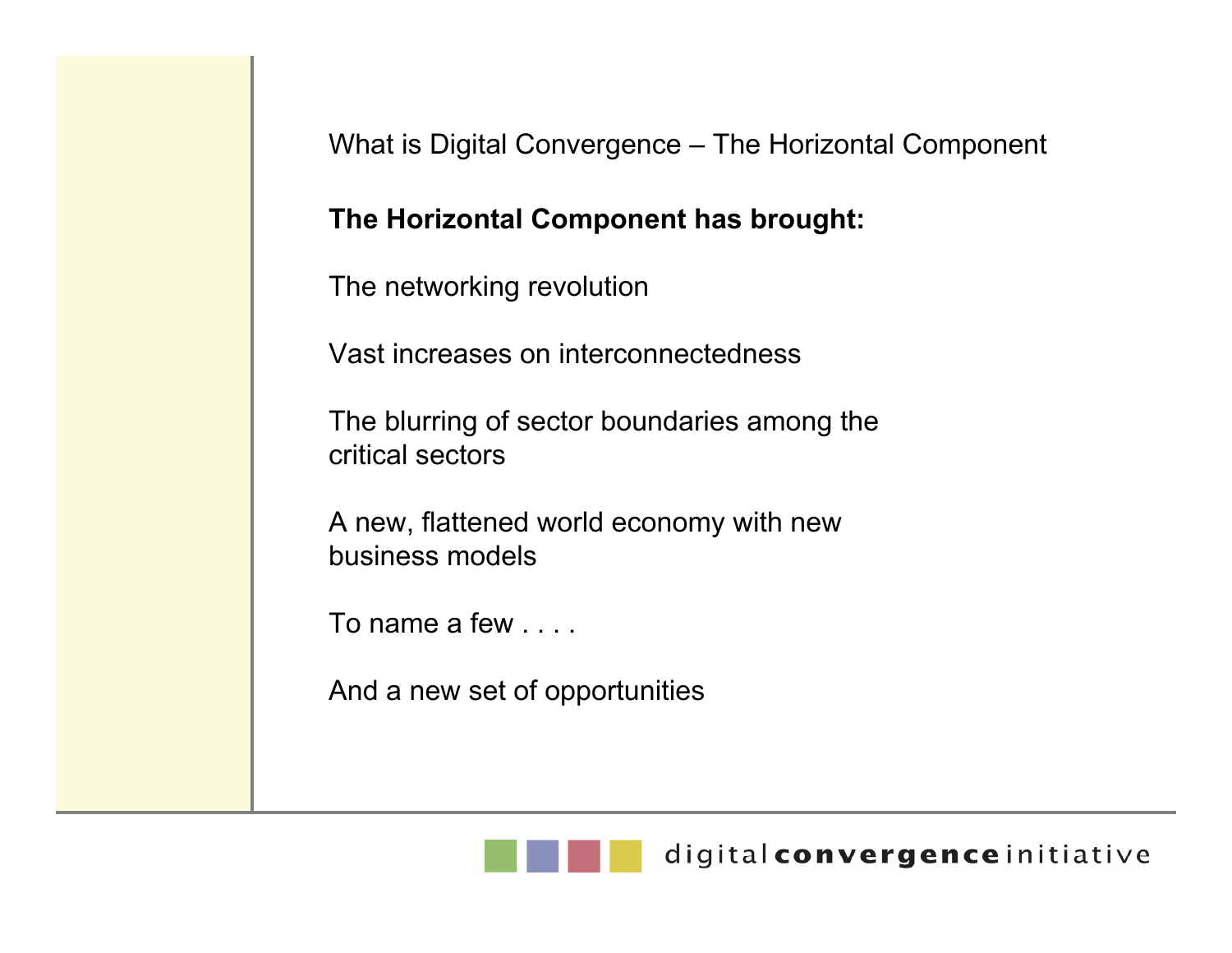#### What is Digital Convergence – Example



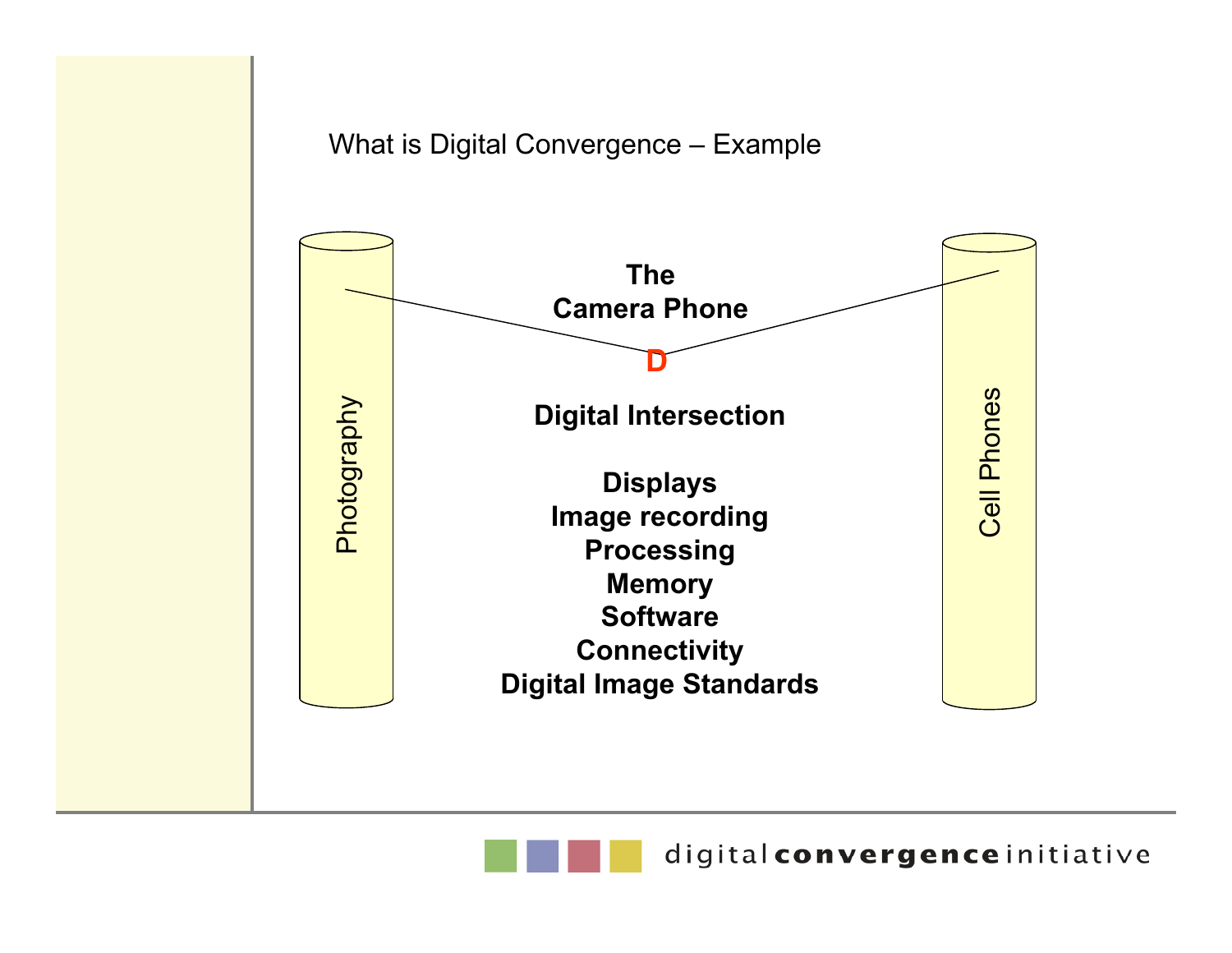What is the Digital Convergence Initiative

To seize these new opportunities we must **collaborate to innovate** and we need a framework for mobilizing, connecting, and building upon our regional assets

#### The **Digital Convergence Initiative** is that framework

The DCI is intended to provide horizontal structure across:

> Multiple industry sectors Corporate size boundaries Institutional research boundariesMunicipal boundaries

Through coordinated strategy development, collaboration activities, tools, and projects

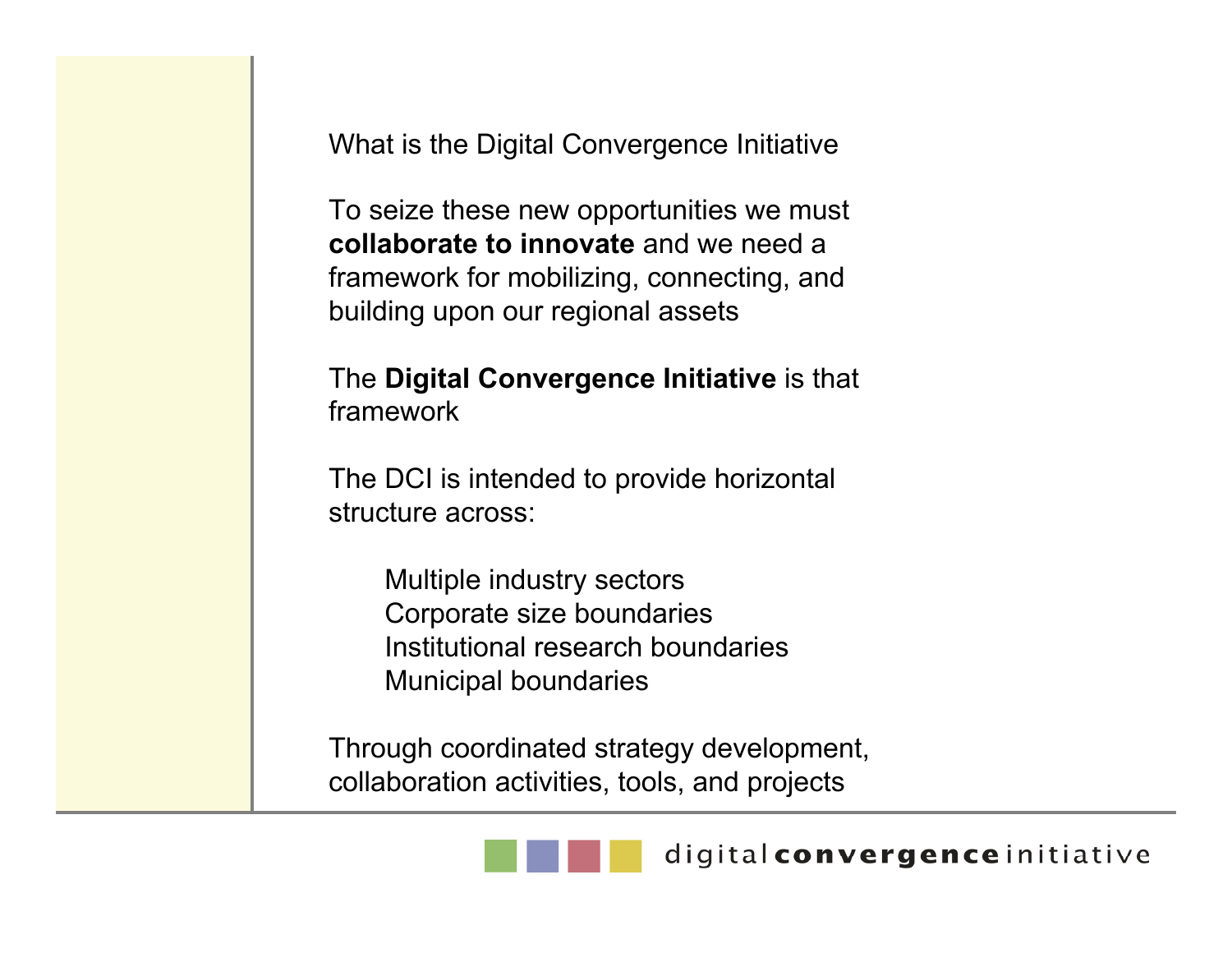Will We Dare To Dream

That Central Texas will figure out where Digital Convergence is driving the entertainment industry and get there first

That Central Texas will lead the world in the next generation of learning through games

That Central Texas will develop the next generation of SW to power the Web

That we will play until we win

To quote a famous politician: "Some people look at the way things are and ask, 'Why?' I look at the way things can be and ask, 'Why not?'"

Today, let's ask ourselves, "Why not?"

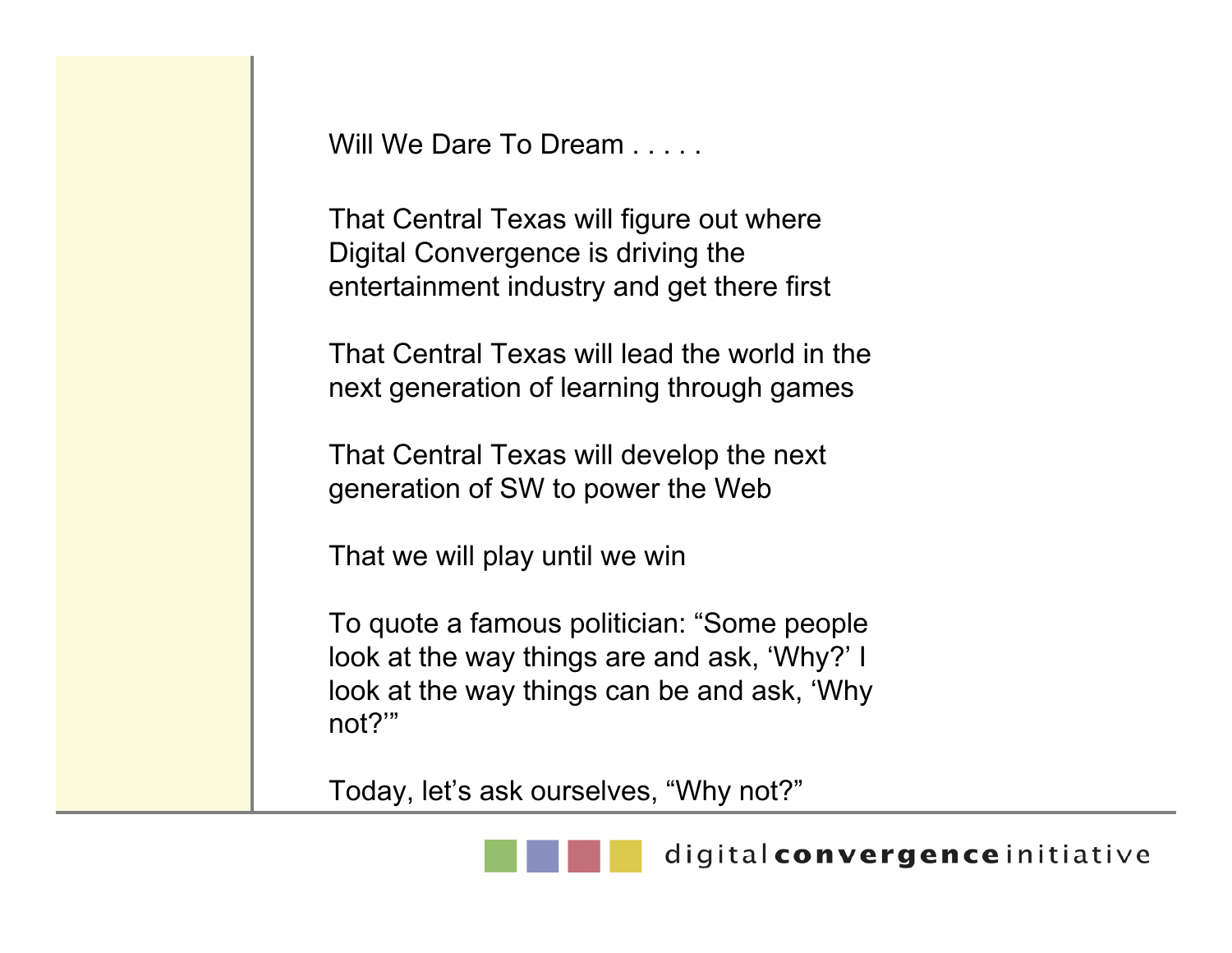# **First Session Wrap Up**



digital convergence initiative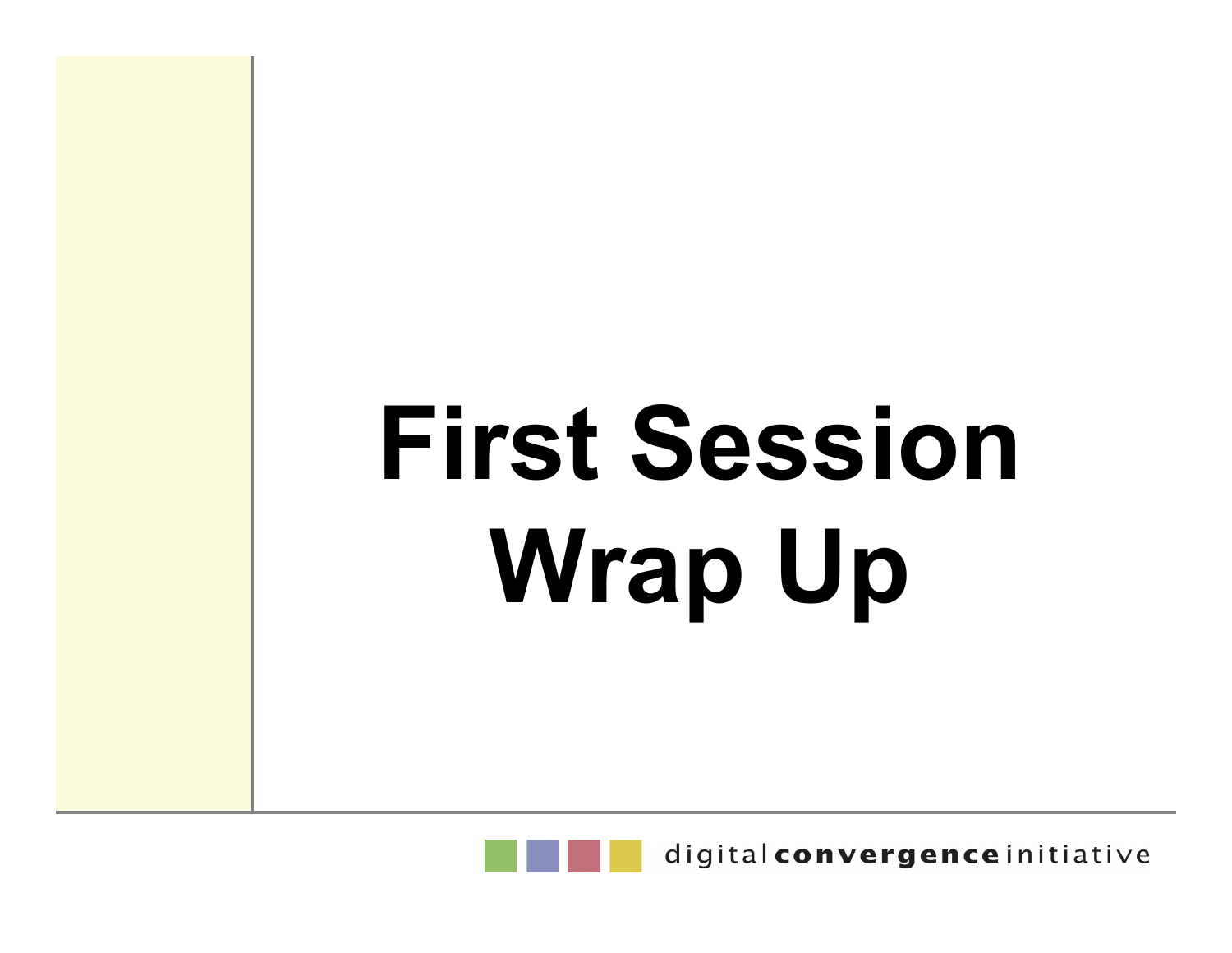**Thanks** 

**To the conference team:**

**David Smith, Chair Corey Carbonara, Morning Program Chair Dean McCall, Afternoon Program Chair Ed Preston, PR and Materials**

**And the rest of the DCI team:**

**Eliza EvansDanny Sharon Lloyd Walker Darrell WoelkGeorge Cisneros**

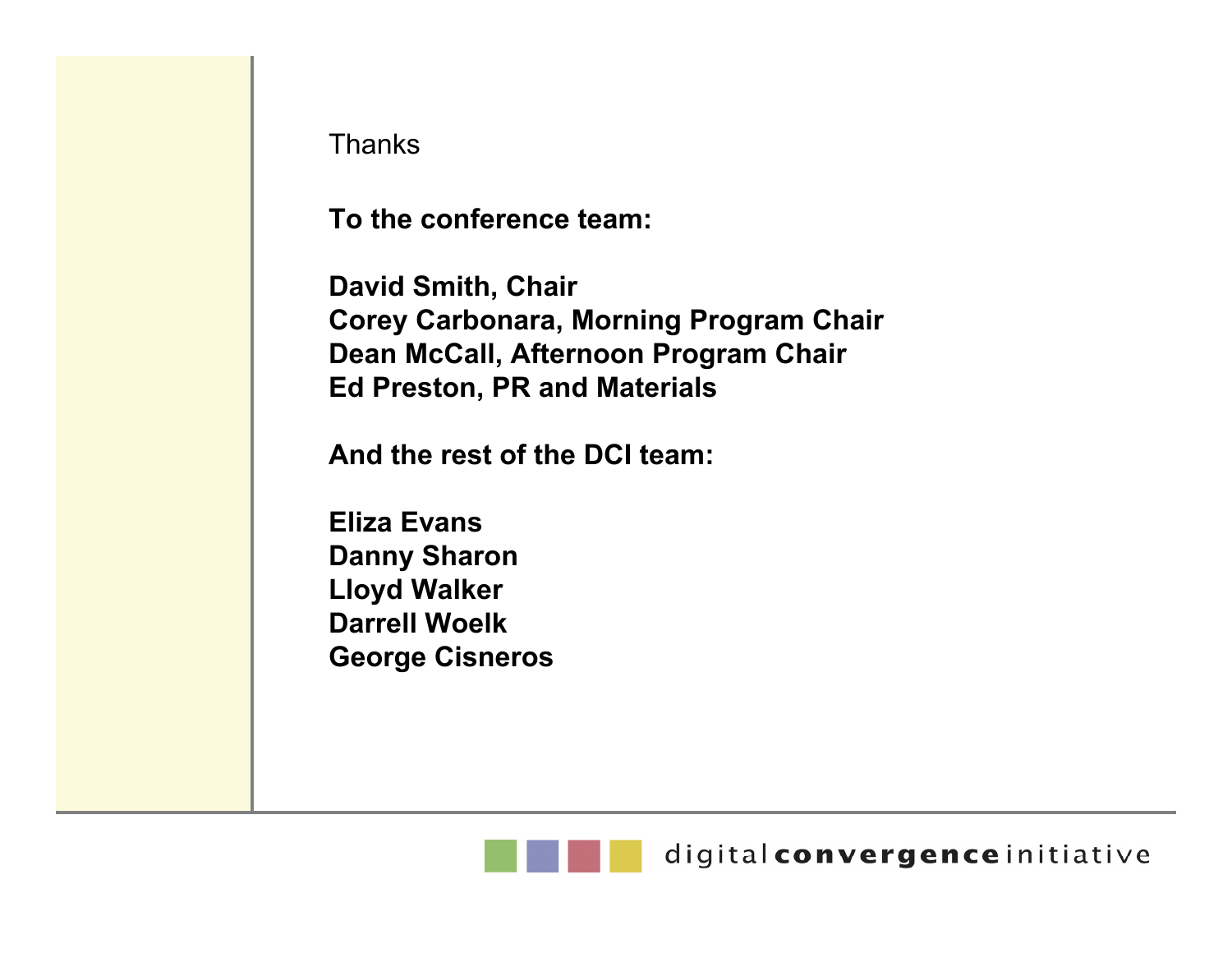#### Status of DCI

#### **DCI is a Work in Progress but key pieces are in place**

Foundation level sponsors

Leadership team

Planned future events and outcomes

A new home at the Greater Austin-San Antonio Corridor Council (perhaps we can extend them all the way to Waco.  $\odot$ )

Regional collaboration and awareness

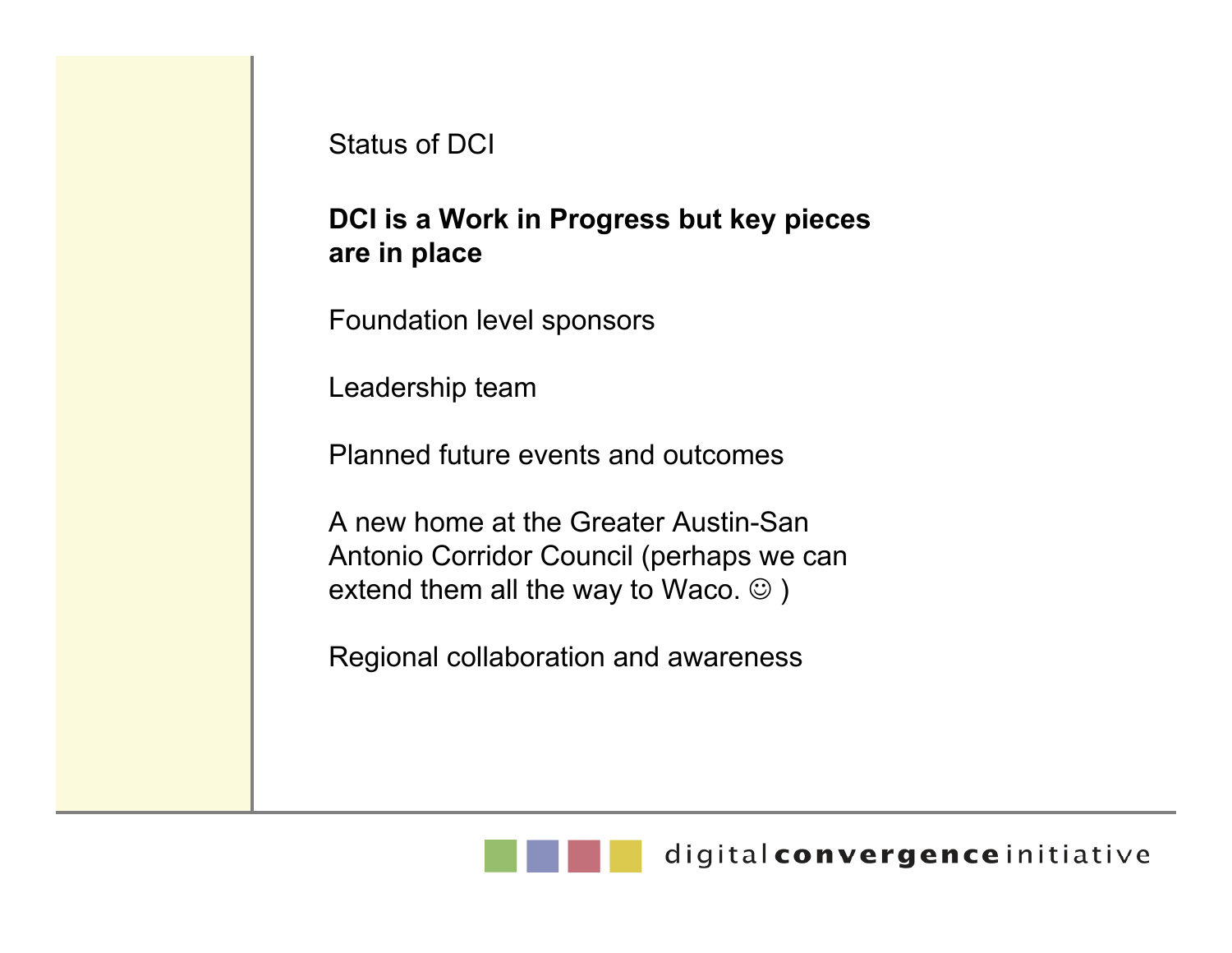#### Sponsors

We will be seeking additional corporate sponsorships to support continued DCI activities.

Corporate membership programs for companies who wish to participate more fully in the DCI will be made available soon.

There are also individual membership packages as noted in the conference program.

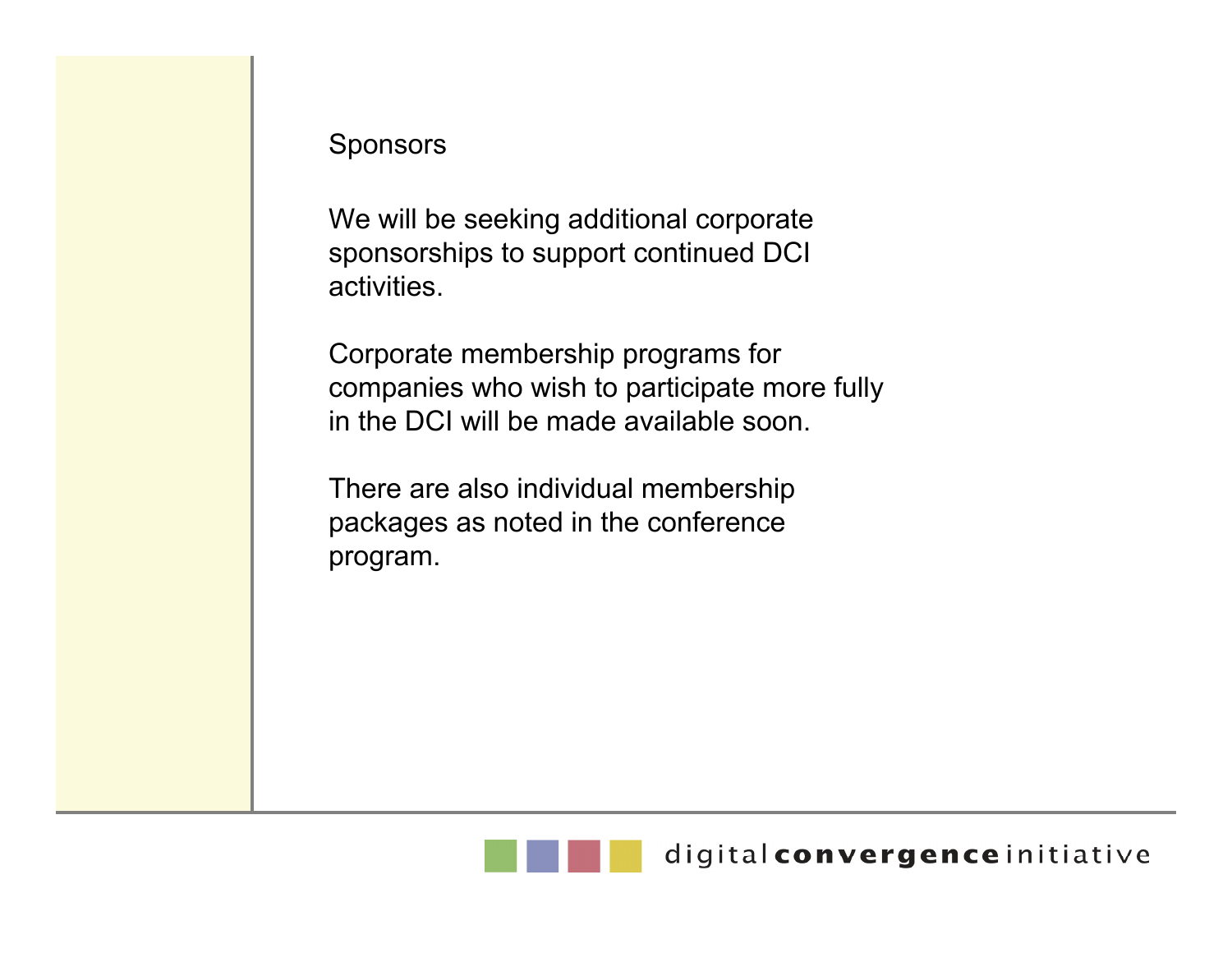#### **Workshops**

Four workshops are in various stages of planning to take place throughout the region between Oct 1 and March 1.

#### **The purpose of each workshop is to:**

Identify an area of Digital Convergence where Central Texas can be a global leader

Create an action plan that will get us from here to there

Develop 1-2 projects that can be funded as proof of the economics

Forge stronger regional collaboration

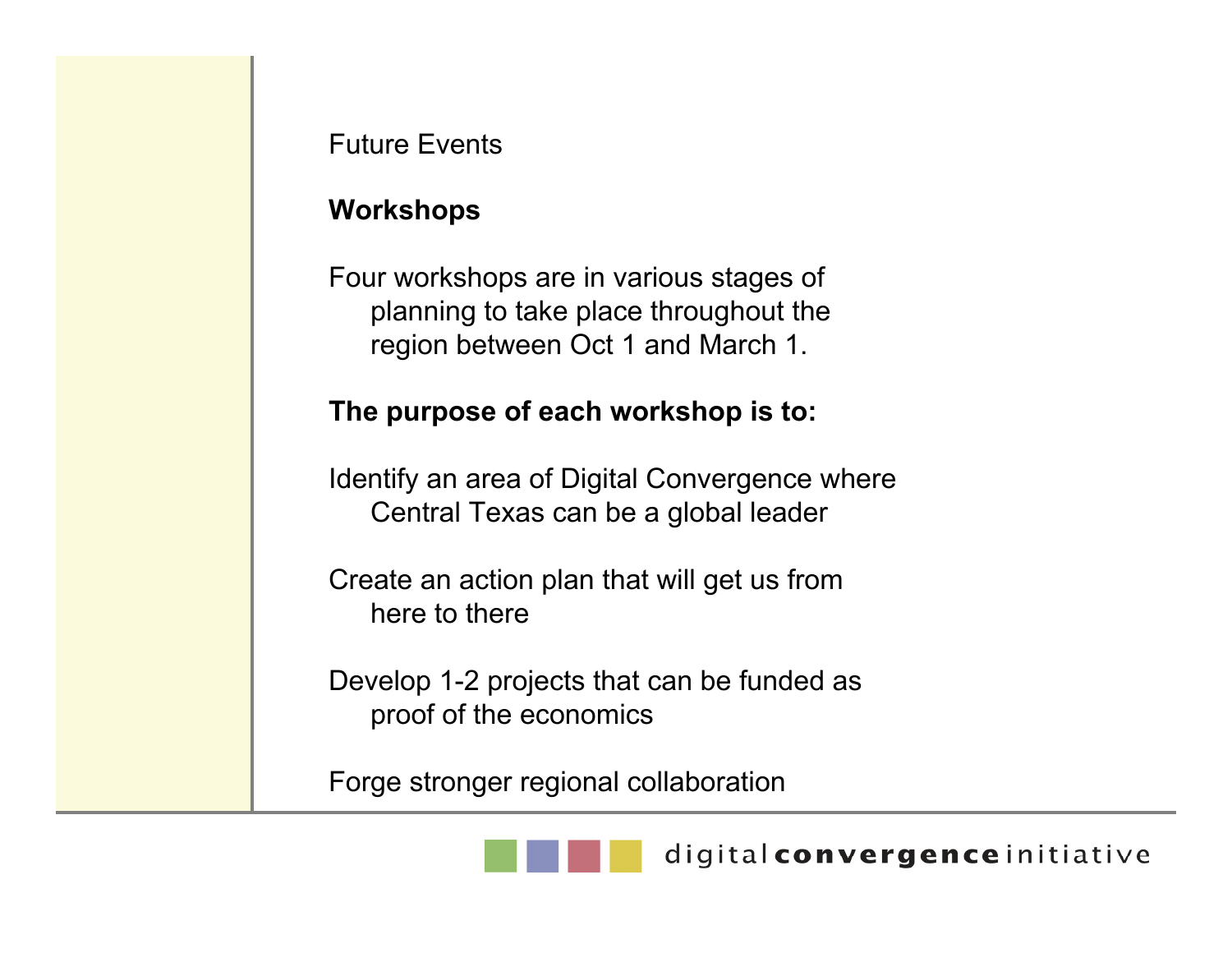#### **Workshops Cont'd**

The first workshop will be on Nov 15 from 1- 4pm at the MCC building in Austin.

#### **Regional Test Bed for Software Transformation**

Information is in your conference bags. Please make contact to participate and/or help.

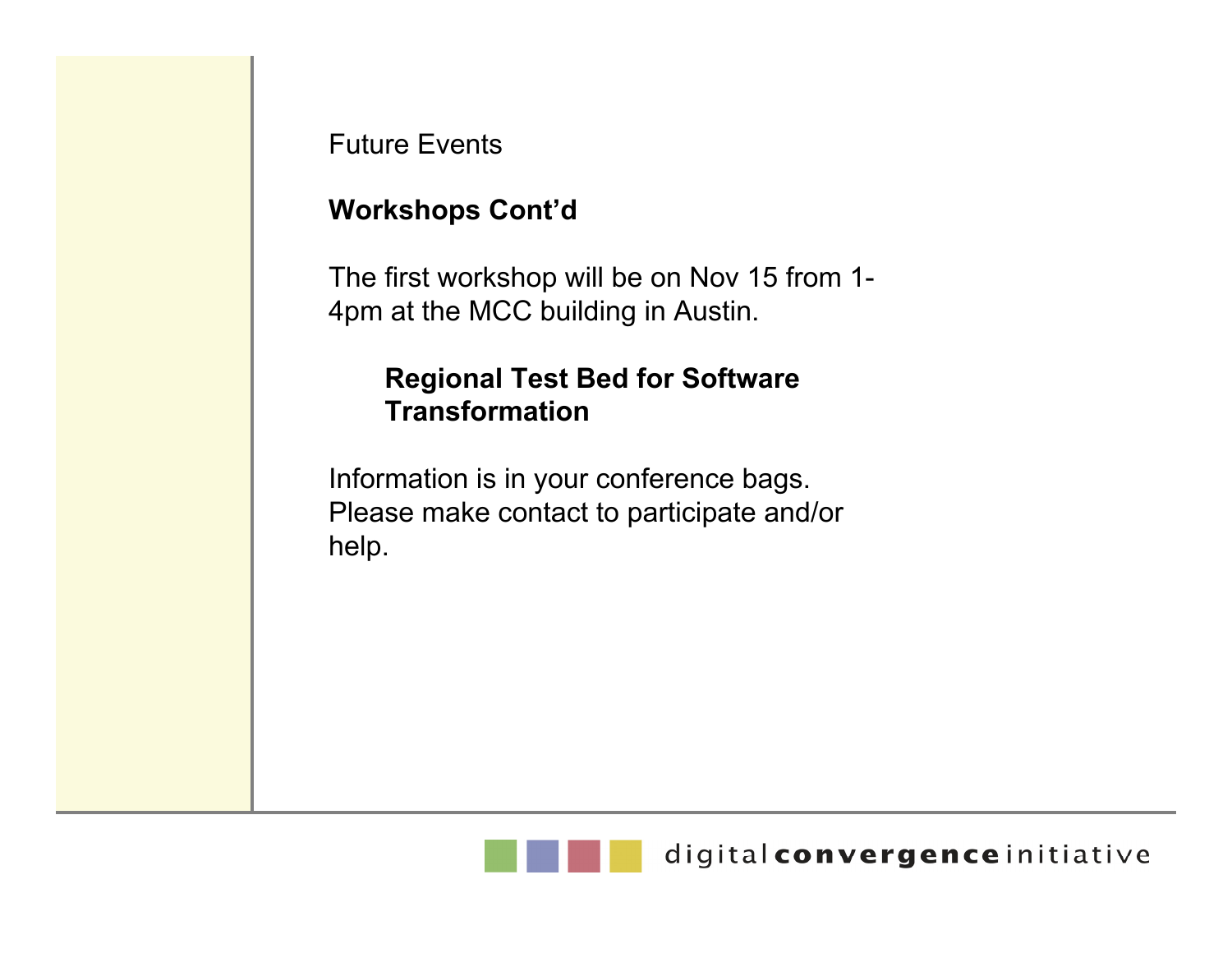**Workshops Cont'd**

Second Workshop

#### **Methods of technology strategic planning for Digital Convergence organizations**

To be announced soon. For more information please see Eliza Evans evans@mail.utexas.edu

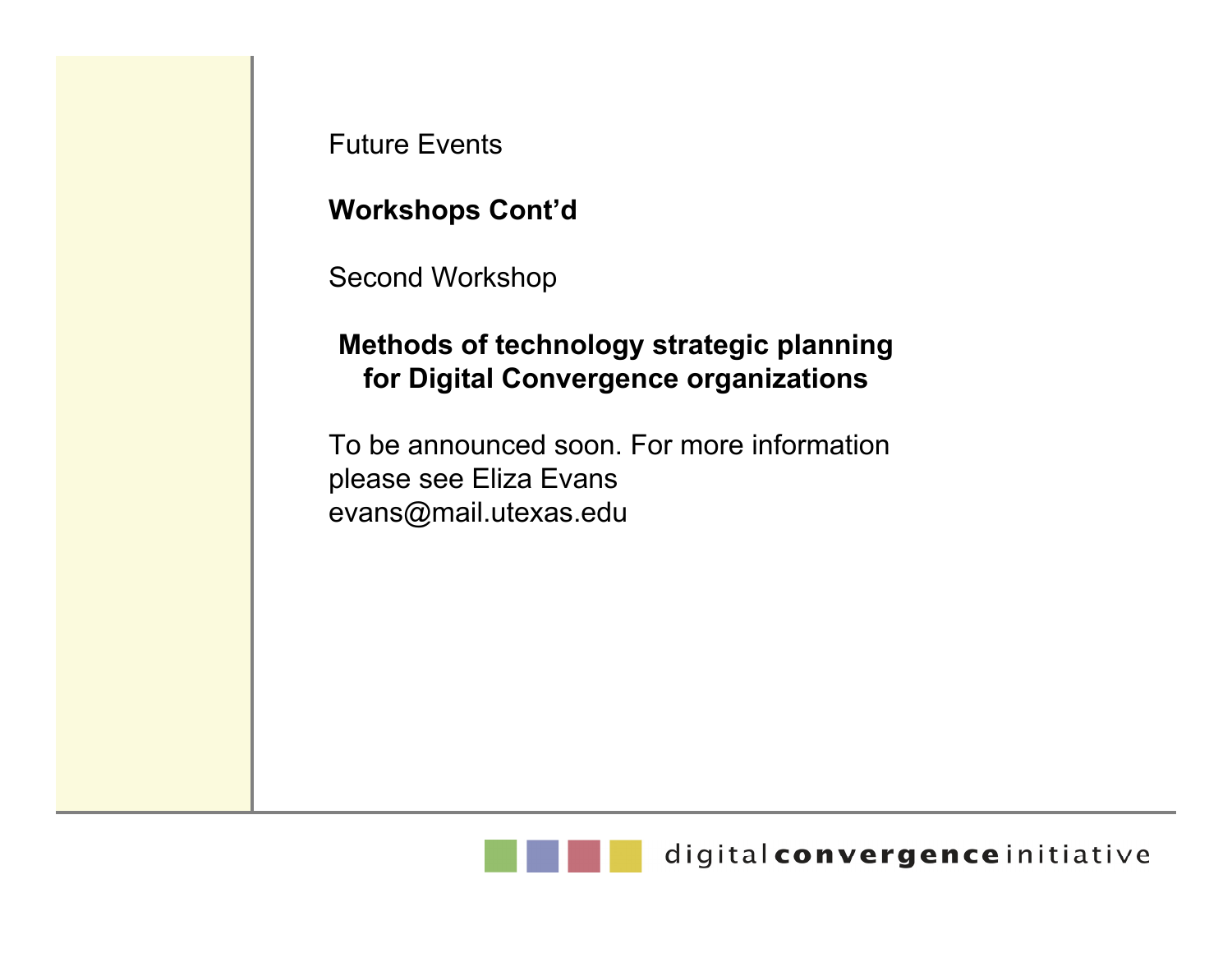#### **DCI/SXSW Digital Convergence Panels**

DCI and SXSW Interactive have agreed to jointly hold 14 panels on Digital Convergence at SXSW Interactive in March of 2006

Convergence and Creativity – 7 Panels Examples:

> Convergence and transformation How to develop for the home Convergence across media

Convergence and Commerce – 7 Panels Examples:

> Business models, investors, funding Show me the money! Theater of tomorrow

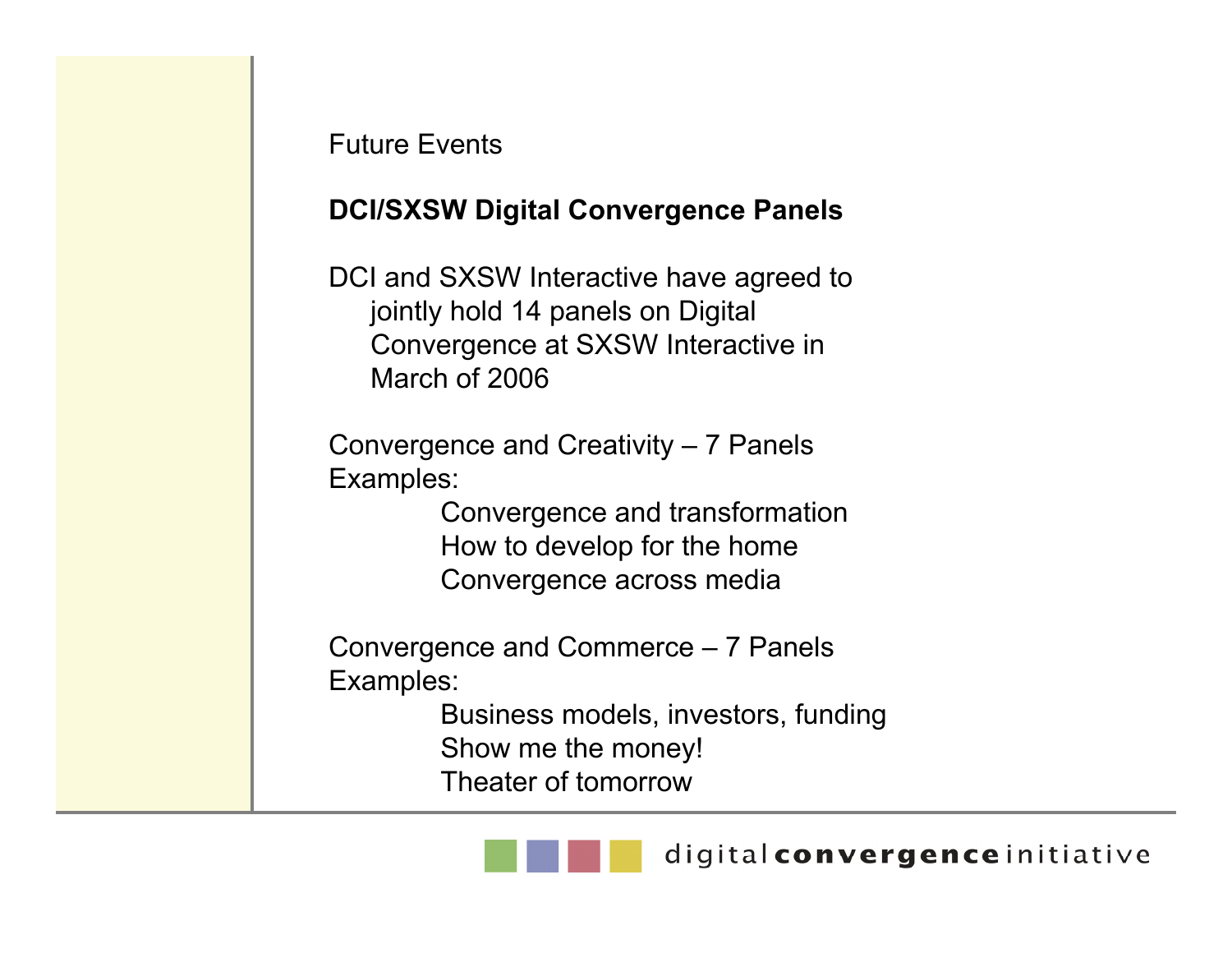Other next steps

Electronic marketplace Convergence Grid Human resource retooling Regional research collaboration Collaboration agreements that enable rapid and intelligent partnering

#### **BUT**

These things won't happen without your help.

Please join and participate in one of our SIGs.

If you do, we can make this happen.